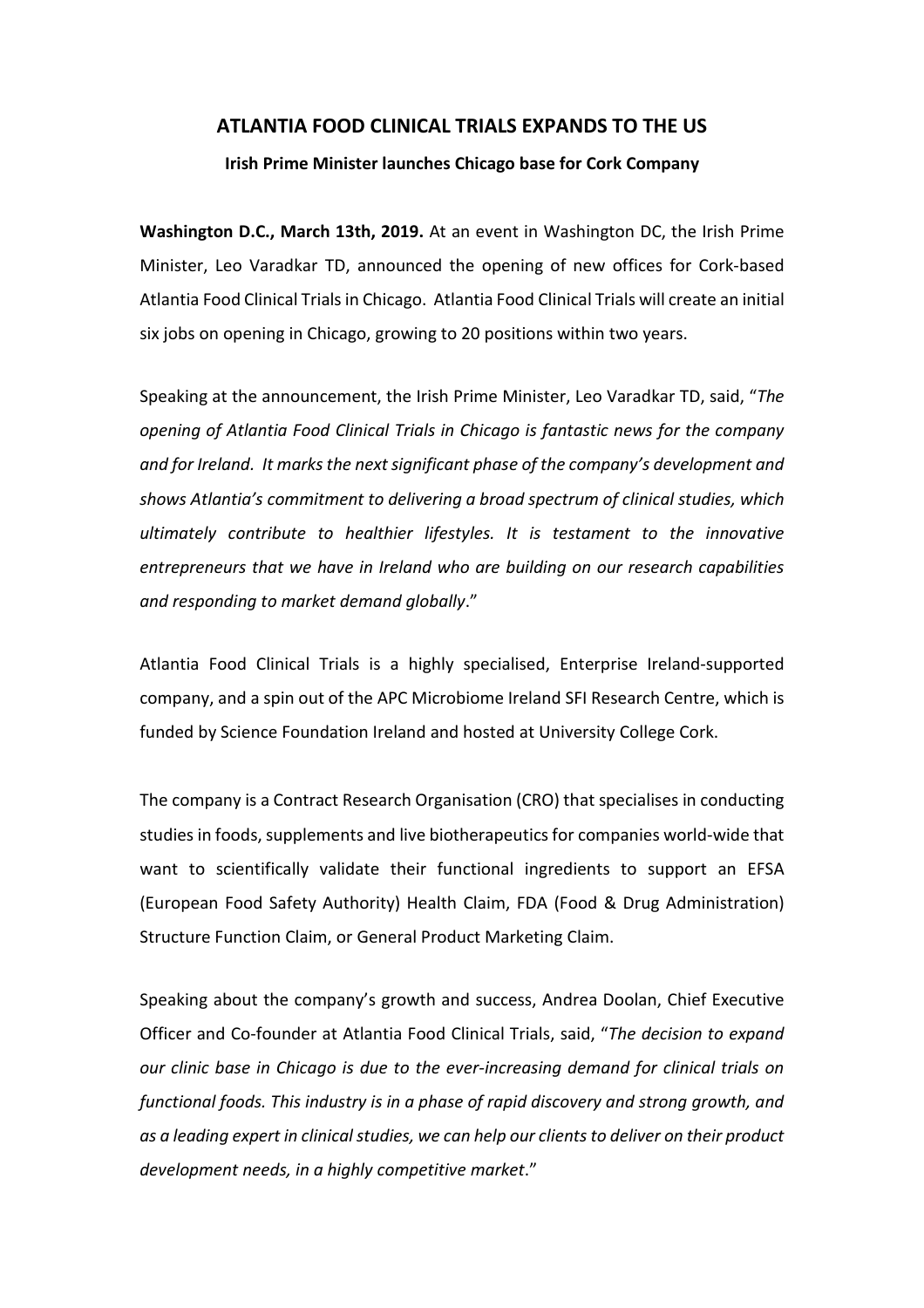Welcoming the announcement, Julie Sinnamon, CEO of Enterprise Ireland, said, "*We are delighted to continue our support of Atlantia Food Clinical Trials into the next phase of their development, having supported the company to initially explore the US market through the Enterprise Ireland Discovery Fund. The company is providing a unique service, carried out by inhouse experts who have grown from a foundation of research excellence at UCC. This US expansion demonstrates an impressive commitment to the functional ingredients market, which is now worth in excess of €45billion*."

Prof Mark Ferguson, Director General at Science Foundation Ireland and Chief Scientific Adviser to the Government of Ireland said, "*World-leading SFI Research Centres are recognised internationally. As well as attracting talent and capital to Ireland, they foster cutting-edge spin out companies and continue to successfully deliver on their mandate for excellent research with strong economic and societal impact. I am delighted to congratulate Atlantia Food Clinical Trials, on its expansion in Chicago and wish them every continued success."*

Atlantia Food Clinical Trials is uniquely positioned in the marketplace, running and operating its own clinic sites. Its team includes physician experts in digestive health, mental health, cardiovascular health, sports performance, metabolic disease, bone health, immune health and healthy ageing. The clinical team includes project managers, research nurses, nutritionists, certified sports trainers and lab researchers.

Atlantia Food Clinical Trials continues to collaborate with the APC Microbiome Ireland SFI Research Centre, Teagasc and other recognised centres of excellence globally.

**-ENDS-**

## **Further Information Atlantia Food Clinical Trials**

Atlantia Food Clinical Trials is a world class clinical trials company with extensive experience in providing clinical studies. It is supported by an internationally recognised team of clinicians, research nurses and scientists. Atlantia Food Clinical